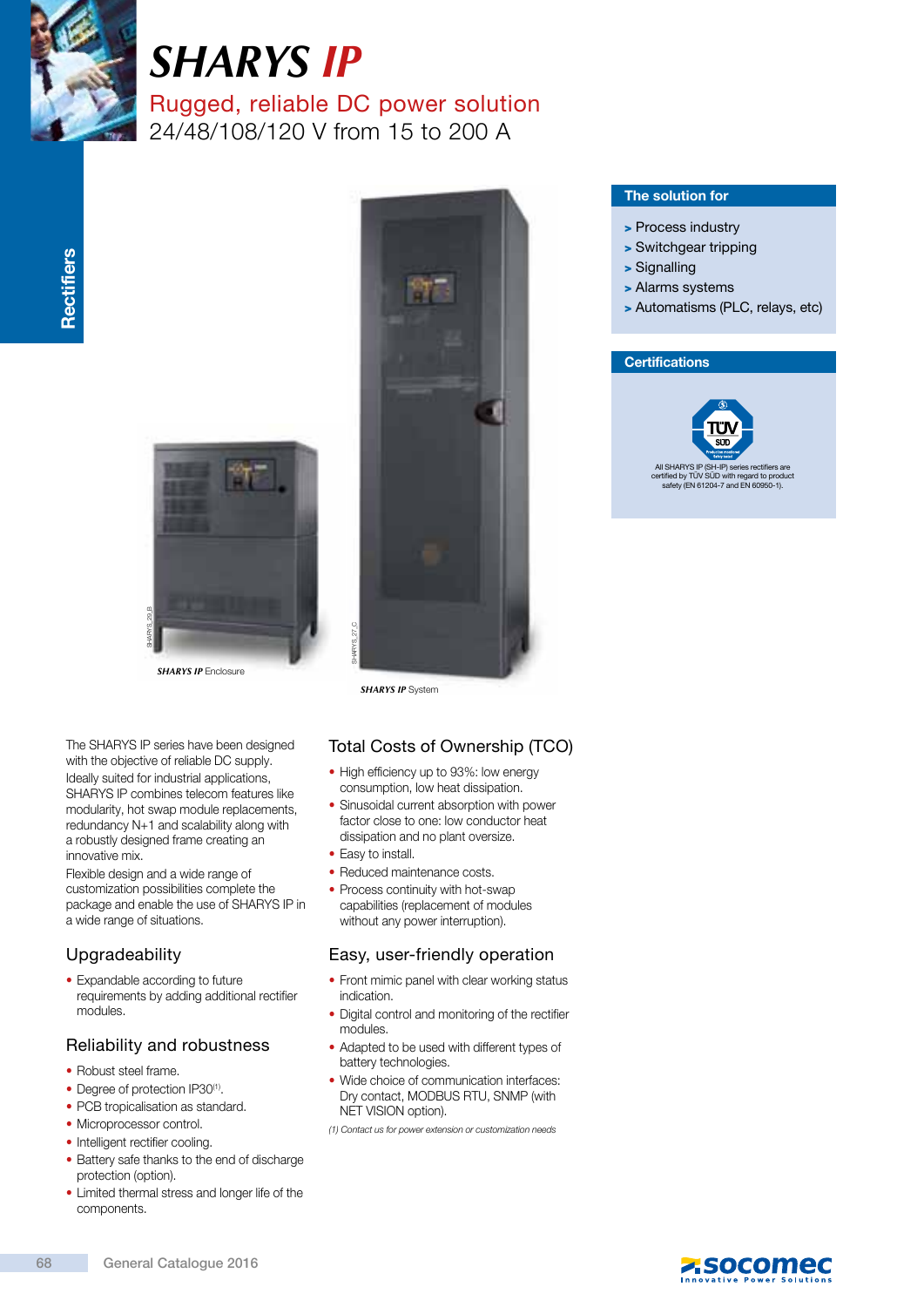## *SHARYS Ip*  **Rectifiers** 24/48/108/120 V from 15 to 200 A

#### Technical data

|                                                                                                |                                                              |             |                                        | <b>SHARYS IP - Rectifier Module</b> |             |             |  |
|------------------------------------------------------------------------------------------------|--------------------------------------------------------------|-------------|----------------------------------------|-------------------------------------|-------------|-------------|--|
| Model                                                                                          | 24 V 50 A                                                    | 48 V 15 A   | 48 V 30 A                              | 48 V 50 A                           | 108 V 20 A  | 120 V 20 A  |  |
| <b>INPUT</b>                                                                                   |                                                              |             |                                        |                                     |             |             |  |
| Rated voltage                                                                                  |                                                              |             |                                        | $230V1ph + N$                       |             |             |  |
| Voltage tolerance                                                                              | $\pm 20\%$ @ 100% $I_n$ up to -50% @ 40% $I_n$               |             |                                        |                                     |             |             |  |
| Frequency                                                                                      | 47.5  63 Hz                                                  |             |                                        |                                     |             |             |  |
| Power factor                                                                                   | $\geq 0.99$                                                  | $\geq 0.98$ | $\geq 0.99$                            | $\geq 0.99$                         | $\geq 0.99$ | $\geq 0.99$ |  |
| Absorbed current<br>distortion                                                                 |                                                              |             |                                        | complies with standard EN 61000-3-2 |             |             |  |
| Inrush current on<br>insertion                                                                 |                                                              |             |                                        | limited by precharge circuit        |             |             |  |
| <b>OUTPUT</b>                                                                                  |                                                              |             |                                        |                                     |             |             |  |
| Rated voltage                                                                                  | 24 V                                                         |             | 48 V                                   |                                     | 108V        | 120V        |  |
| Voltage regulation <sup>(1)</sup>                                                              | $21 - 29V$                                                   |             | 42-58V                                 |                                     | 95-131V     | 105-145V    |  |
| Static behaviour V <sub>o</sub>                                                                |                                                              |             |                                        | $\leq 1\%$                          |             |             |  |
| <b>Rated current</b>                                                                           | 50 A                                                         | 15A         | 30 A                                   | 50A                                 | 20A         | 20A         |  |
| Permanent current<br>overload with constant<br>power                                           | 105% of rated currrent                                       |             |                                        |                                     |             |             |  |
| Residual ripple<br>(with $I_0 \ge 10\%$ )                                                      | $AC < 50$ mV, PP $< 100$ mV                                  |             |                                        |                                     |             |             |  |
| Current imbalance in<br>parallel operation                                                     | ≤ 0,05 $I_0$                                                 |             |                                        |                                     |             |             |  |
| Dynamic behaviour on<br>load variation<br>$(\Delta I_0 = 50\% I_0$ in the<br>range 10-100% lo) | $\Delta V_0 \leq 4\%$                                        |             |                                        |                                     |             |             |  |
| <b>EFFICIENCY</b>                                                                              |                                                              |             |                                        |                                     |             |             |  |
| Typical                                                                                        | 90%                                                          | 90%         | 91%                                    | 92%                                 | 93%         | 93%         |  |
| <b>ISOLATION</b>                                                                               |                                                              |             |                                        |                                     |             |             |  |
| Input/output dielectric<br>rigidity                                                            |                                                              |             |                                        | 3 kV (50 Hz for 60 s)               |             |             |  |
| <b>ENVIRONMENT</b>                                                                             |                                                              |             |                                        |                                     |             |             |  |
| Operating ambient<br>temperature                                                               | $-5$ 45 °C without derating, up to 55 °C with power derating |             |                                        |                                     |             |             |  |
| Relative humidity                                                                              | 10% to 90%                                                   |             |                                        |                                     |             |             |  |
| Cooling                                                                                        | Forced with intelligent fan speed control                    |             |                                        |                                     |             |             |  |
| <b>CONNECTIONS</b>                                                                             |                                                              |             |                                        |                                     |             |             |  |
| Connections                                                                                    |                                                              |             |                                        | Plug in $+$ locking screw           |             |             |  |
| <b>RECTIFIER ENCLOSURE</b>                                                                     |                                                              |             |                                        |                                     |             |             |  |
| Degree of protection                                                                           |                                                              |             |                                        | <b>IP20</b>                         |             |             |  |
| Colours                                                                                        | <b>RAL 7012</b>                                              |             |                                        |                                     |             |             |  |
| <b>STANDARDS</b>                                                                               |                                                              |             |                                        |                                     |             |             |  |
| Safety                                                                                         |                                                              |             |                                        | IEC/EN 61204-7                      |             |             |  |
| <b>EMC</b>                                                                                     |                                                              |             | EN 61204-3, EN 61000-6-4, EN 61000-6-2 |                                     |             |             |  |
| Performance                                                                                    |                                                              |             |                                        | <b>IEC/EN 61204</b>                 |             |             |  |
| Resistance to vibrations                                                                       |                                                              |             |                                        | ASTM D999                           |             |             |  |
| Resistance to falls                                                                            |                                                              |             |                                        | ASTM D5276                          |             |             |  |

#### Standard electrical features

- Polarity insulated or grounded.
- Internal battery protection.
- Fitting for output DC distribution.
- Battery temperature sensor.
- PCB tropicalization.
- IP30 steel cabinet.
- Pallet truck friendly base.

#### Electrical options

- BLVD battery low voltage disconnector.
- Output distribution.
- Double AC power supply.
- Double string battery protection.
- Emergency Power Off (EPO).
- Power Share.
- Coupling kit.
- Earth leakage control.
- Input surge suppressors.
- Battery cabinet.
- Enhanced protection degree.

#### Standard communication features

- Dry contact interface.
- SHARYS PLUS, advanced digital controller<sup>(1)</sup>.
- MODBUS RTU<sup>(1)</sup>.
- 2 slots for communication options<sup>(1)</sup>.

#### Communication options

• NET VISION for DC systems: professional WEB/SNMP interface for DC system monitoring and shutdown management of several operating systems <sup>(1)</sup>.

| (1) System only |  |
|-----------------|--|
|-----------------|--|

|                              |                                                     | <b>SHARYS IP - Enclosures and Systems</b> |                     |                 |     |                      |                      |     |                                                                   |     |                          |                              |           |                  |                      |           |           |     |                      |      |
|------------------------------|-----------------------------------------------------|-------------------------------------------|---------------------|-----------------|-----|----------------------|----------------------|-----|-------------------------------------------------------------------|-----|--------------------------|------------------------------|-----------|------------------|----------------------|-----------|-----------|-----|----------------------|------|
| Model                        |                                                     |                                           | <b>ENCLOSURE ED</b> |                 |     |                      | <b>ENCLOSURE EX</b>  |     |                                                                   |     | SYSTEM IS                |                              |           | <b>SYSTEM IX</b> |                      |           |           |     |                      |      |
| <b>INPUT</b>                 |                                                     |                                           |                     |                 |     |                      |                      |     |                                                                   |     |                          |                              |           |                  |                      |           |           |     |                      |      |
| Rated voltage                |                                                     |                                           |                     | $230 V 1ph + N$ |     |                      | 400 V 2ph            |     |                                                                   |     |                          | 230 V 1ph + N, 400 V 3ph + N |           |                  |                      | 400 V 3ph |           |     |                      |      |
| Voltage tolerance            |                                                     |                                           |                     |                 |     |                      |                      |     | $\pm$ 20% @ 100% P <sub>n</sub> up to a -50% @ 40% P <sub>n</sub> |     |                          |                              |           |                  |                      |           |           |     |                      |      |
| Frequency                    |                                                     |                                           |                     |                 |     |                      |                      |     |                                                                   |     | from 47.5 to 63 Hz       |                              |           |                  |                      |           |           |     |                      |      |
| Input transformer            | $\overline{\phantom{a}}$                            |                                           |                     |                 |     |                      | included in standard |     |                                                                   |     | $\overline{\phantom{a}}$ |                              |           |                  | included in standard |           |           |     |                      |      |
| <b>OUTPUT</b>                |                                                     |                                           |                     |                 |     |                      |                      |     |                                                                   |     |                          |                              |           |                  |                      |           |           |     |                      |      |
| Rated voltage (V)            | 24                                                  |                                           | 48                  |                 | 108 | 120                  | 24                   |     | 48                                                                |     | 108                      | 120                          | 24        | 48               | 108                  | 120       | 24        | 48  | 108                  | 120  |
| Rated current (A)            | 100                                                 | 30                                        | 60                  | 100             |     | 40                   | 100                  | 30  | 60                                                                | 100 |                          | 40                           | 200       | 200              | 80                   | 80        | 150       | 150 | 60                   | 60   |
| Maximum power (kW)           | 2.4                                                 | 1.4                                       | 2.9                 | 4.8             | 4.3 | 4.8                  | 2.4                  | 1.4 | 2.9                                                               | 4.8 | 4.3                      | 4.8                          | 4.8       | 9.6              | 8.6                  | 9.6       | 3.6       | 7.2 | 6.5                  | 14.4 |
| Max number of rectifier      |                                                     |                                           |                     | 2 modules       |     |                      | 2 modules            |     |                                                                   |     |                          | 4 modules                    |           |                  |                      | 3 modules |           |     |                      |      |
| Voltage regulation $(1)$ (V) | $21 - 29$                                           |                                           | $42 - 58$           |                 |     | 95-131 105-145 21-29 |                      |     | 42-58                                                             |     |                          | 95-131 105-145               | $21 - 29$ |                  | 42-58 95-131 105-145 |           | $21 - 29$ |     | 42-58 95-131 105-145 |      |
| Voltage ripple               |                                                     |                                           |                     |                 |     |                      |                      |     |                                                                   |     | 50mVrms 100mVpp          |                              |           |                  |                      |           |           |     |                      |      |
|                              | <b>RECTIFIER CABINET</b>                            |                                           |                     |                 |     |                      |                      |     |                                                                   |     |                          |                              |           |                  |                      |           |           |     |                      |      |
| Dimensions W x D x $H^{(2)}$ | 600 x 535 x (894 to 1254) mm<br>600 x 535 x 1900 mm |                                           |                     |                 |     |                      |                      |     |                                                                   |     |                          |                              |           |                  |                      |           |           |     |                      |      |
| Weight <sup>(3)</sup>        |                                                     |                                           |                     |                 |     |                      | 60 to 75 kg          |     |                                                                   |     |                          |                              |           |                  | 245 kg               |           |           |     | 305 kg               |      |
| Degree of protection         |                                                     |                                           |                     |                 |     |                      |                      |     |                                                                   |     | <b>IP30</b>              |                              |           |                  |                      |           |           |     |                      |      |
| Colours                      |                                                     |                                           |                     |                 |     |                      |                      |     |                                                                   |     | <b>RAL 7012</b>          |                              |           |                  |                      |           |           |     |                      |      |

(1) Output voltage variation depends on the recharging voltage and on the end of the discharging voltage settings (typically 1.13 Vn with mains present and battery charged, 0.90 Vn when batteries are completely discharged). - (2) Height depends on accessories and backup time. - (3) Without batteries.

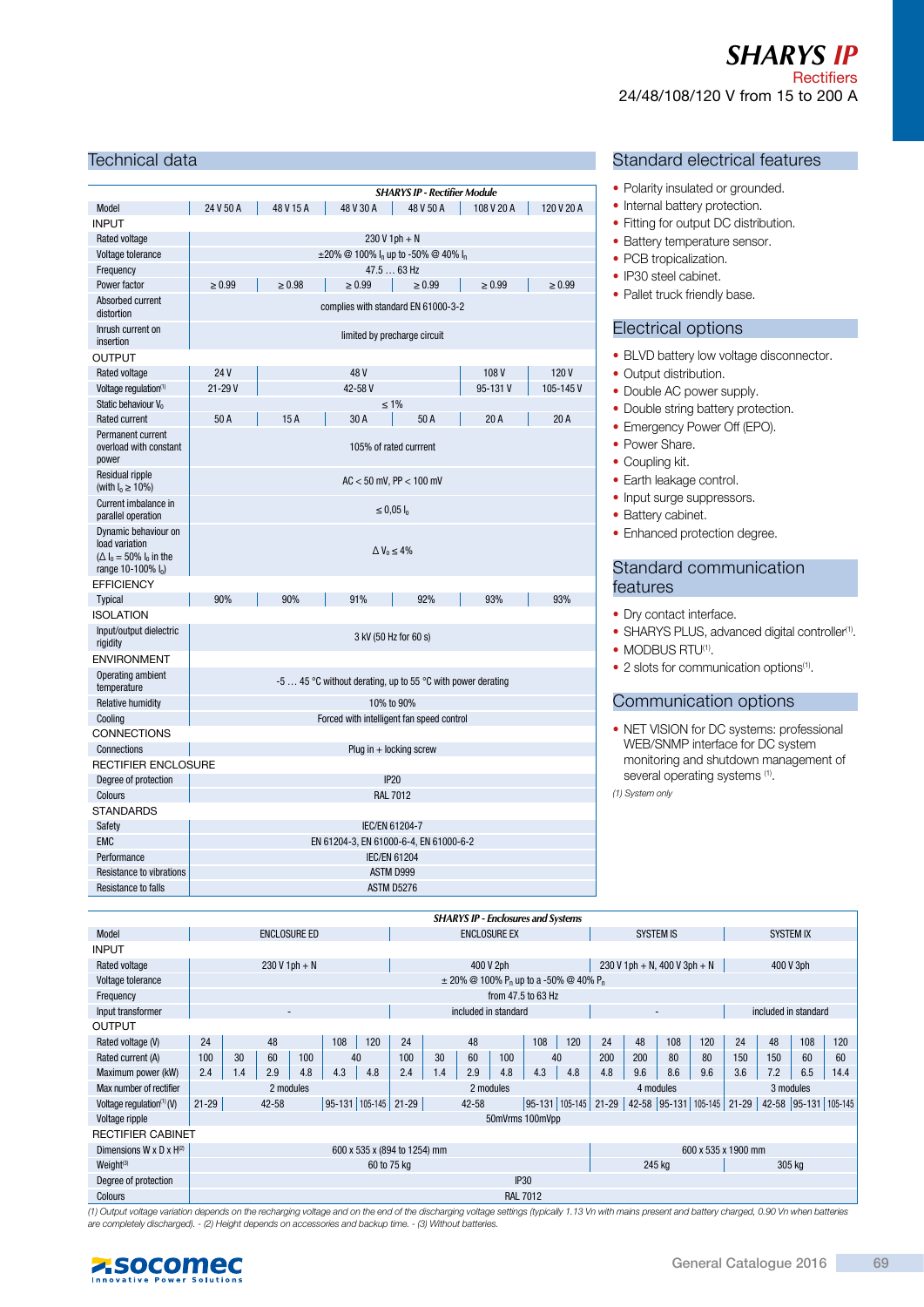## *SHARYS Ip*  **Rectifiers** 24/48/108/120 V from 15 to 200 A

## Rectifier module

SHARYS RECTIFIER modules use double conversion switching technology. The combination of SMD technology, of digital microprocessor control and of IGBT components result in a highly reliable and efficient rectifier.

- Plug-in "hot-swap".
- Microprocessor control with CAN-BUS protocol communication.
- Parallel connection with active load sharing and selective disconnection of a faulty module.
- PCB conformal coating (tropicalization) as standard.



#### *SHARYS PLUS* control module<sup>(1)</sup>

The SHARYS PLUS advanced control and monitoring module is included as standard on all SHARYS IP SYSTEMS. A 32-digit LCD display provides easy and fast access to all information parameter settings.

- Microprocessor control with CAN-BUS protocol communication and RS232/485 port for external communication.
- Additional easy frontal LEDs indications.

Typical configurations

п

**Single** 

SHARY 041 A

Ē HARY

SHARY 042 A

A CM **ARY**  Redundant N+1

• Plug-in "hot swap" solution, easy to replace. (1) System only.

|      | 24 V DC                  | 48 V DC                  | 108 V DC     | 120 V DC     |
|------|--------------------------|--------------------------|--------------|--------------|
| 15A  | $\overline{\phantom{0}}$ | SH-IP-048015             |              |              |
| 20A  | $\,$                     | $\overline{\phantom{0}}$ | SH-IP-108020 | SH-IP-120020 |
| 30 A | $\sim$                   | SH-IP-048030             |              |              |
| 50 A | SH-IP-024050             | SH-IP-048050             | -            | $\,$         |

### **Enclosure**

Flexible modular design DC power supply system.

Can include 2 rectifier modules max, suitable for full power application or redundant solution.

Useful in all most common low-medium power applications such as switchgear tripping equipment.

## ED - Max 2 rectifier modules, redundancy 1+1 or full power

|       | $ED$ - Max $\angle$ rectifier inputation, required for $T + T$ or full power |           |                |           |  |  |
|-------|------------------------------------------------------------------------------|-----------|----------------|-----------|--|--|
|       | 24 V DC                                                                      | 48 V DC   | 108 V DC       | 120 V DC  |  |  |
| 30 A  | $\overline{\phantom{a}}$                                                     | ED048I030 |                |           |  |  |
| 40 A  | $\overline{\phantom{0}}$                                                     |           | ED108I040      | ED1201040 |  |  |
| 60 A  | $\overline{\phantom{a}}$                                                     | ED048I060 | $\overline{a}$ |           |  |  |
| 100 A | ED024I100                                                                    | ED0481100 |                |           |  |  |
|       |                                                                              |           |                |           |  |  |

EX - Max 2 rectifier modules, redundancy 1+1 or full power, integrated input transformer

|       | 24 V DC                  | 48 V DC   | 108 V DC  | 120 V DC                 |
|-------|--------------------------|-----------|-----------|--------------------------|
| 30 A  | $\sim$                   | EX0481030 |           |                          |
| 40 A  | $\overline{\phantom{a}}$ | -         | EX108I040 | EX1201040                |
| 60 A  | $\overline{\phantom{a}}$ | EX0481060 |           | $\overline{\phantom{a}}$ |
| 100 A | EX0241100                | EX0481100 |           |                          |



#### System

#### Complete DC power supply system

#### IS - Max 4 rectifier modules, redundancy N+1

| UV N                                                                                                                                                                                                                                                                                                          |                       | LAUTUIUUU |  |                                                                                                                                                                       |                                            |  |  |  |  |
|---------------------------------------------------------------------------------------------------------------------------------------------------------------------------------------------------------------------------------------------------------------------------------------------------------------|-----------------------|-----------|--|-----------------------------------------------------------------------------------------------------------------------------------------------------------------------|--------------------------------------------|--|--|--|--|
| 100A                                                                                                                                                                                                                                                                                                          | EX024I100             | EX0481100 |  |                                                                                                                                                                       |                                            |  |  |  |  |
|                                                                                                                                                                                                                                                                                                               | SHARY 043 A<br>System |           |  |                                                                                                                                                                       |                                            |  |  |  |  |
| Complete DC power supply system<br>This can include up to 4 rectifier modules $(1)$ ,<br>suitable for N+1 redundant solution.<br>Useful in medium power applications such<br>as automatic control equipment (PLC, relays,<br>etc.) and process supply.<br><b>IS</b> - Max 4 rectifier modules, redundancy N+1 |                       |           |  | Thanks to the advanced controller<br>communication possibilities and full setting<br>flexibility are required.<br>(1) Contact us for power extension or customization | SHARYS PLUS, it is indicated when extended |  |  |  |  |
|                                                                                                                                                                                                                                                                                                               | 24 V DC               | 48 V DC   |  | 108 V DC                                                                                                                                                              | 120 V DC                                   |  |  |  |  |
| 80 A                                                                                                                                                                                                                                                                                                          |                       |           |  | IS108I080                                                                                                                                                             | IS1201080                                  |  |  |  |  |
| 200 A                                                                                                                                                                                                                                                                                                         | IS024I200             | IS048I200 |  |                                                                                                                                                                       |                                            |  |  |  |  |

IX - Max 3 rectifier modules, redundancy N+1, integrated input transformer

|       |           | . .       |           |           |
|-------|-----------|-----------|-----------|-----------|
|       | 24 V DC   | 48 V DC   | 108 V DC  | 120 V DC  |
| 60 A  |           | -         | IX108I060 | IX120I060 |
| 150 A | IX0241150 | IX0481150 | -         |           |

## Extended full redundant